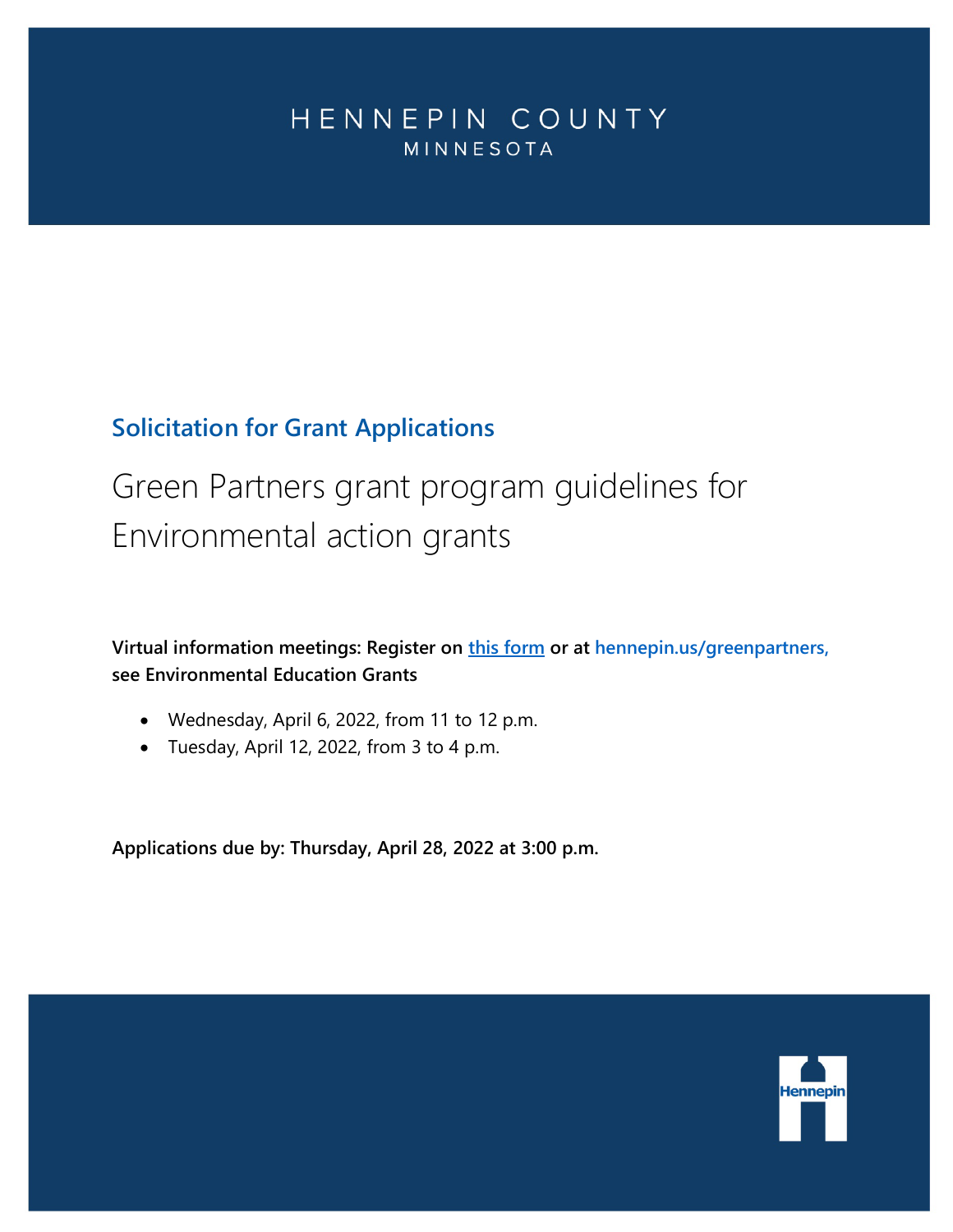## Contents

| 1              |     |                                                                              |  |  |  |
|----------------|-----|------------------------------------------------------------------------------|--|--|--|
|                | 1.1 |                                                                              |  |  |  |
|                | 1.2 |                                                                              |  |  |  |
|                | 1.3 |                                                                              |  |  |  |
|                | 1.4 |                                                                              |  |  |  |
|                | 1.5 |                                                                              |  |  |  |
| $\overline{2}$ |     |                                                                              |  |  |  |
|                | 2.1 |                                                                              |  |  |  |
|                | 2.2 |                                                                              |  |  |  |
|                | 2.3 |                                                                              |  |  |  |
|                | 2.4 |                                                                              |  |  |  |
| 3              |     |                                                                              |  |  |  |
|                | 3.1 |                                                                              |  |  |  |
|                | 3.2 |                                                                              |  |  |  |
|                | 3.3 |                                                                              |  |  |  |
|                | 3.4 |                                                                              |  |  |  |
|                | 3.5 |                                                                              |  |  |  |
|                | 3.6 | County's right to withdraw, cancel, suspend and/or modify the Solicitation10 |  |  |  |
|                | 3.7 |                                                                              |  |  |  |
|                | 3.8 |                                                                              |  |  |  |
|                | 3.9 |                                                                              |  |  |  |
|                |     |                                                                              |  |  |  |
|                |     |                                                                              |  |  |  |
| 4              |     |                                                                              |  |  |  |
|                | 4.1 |                                                                              |  |  |  |
|                | 4.2 |                                                                              |  |  |  |
|                | 4.3 |                                                                              |  |  |  |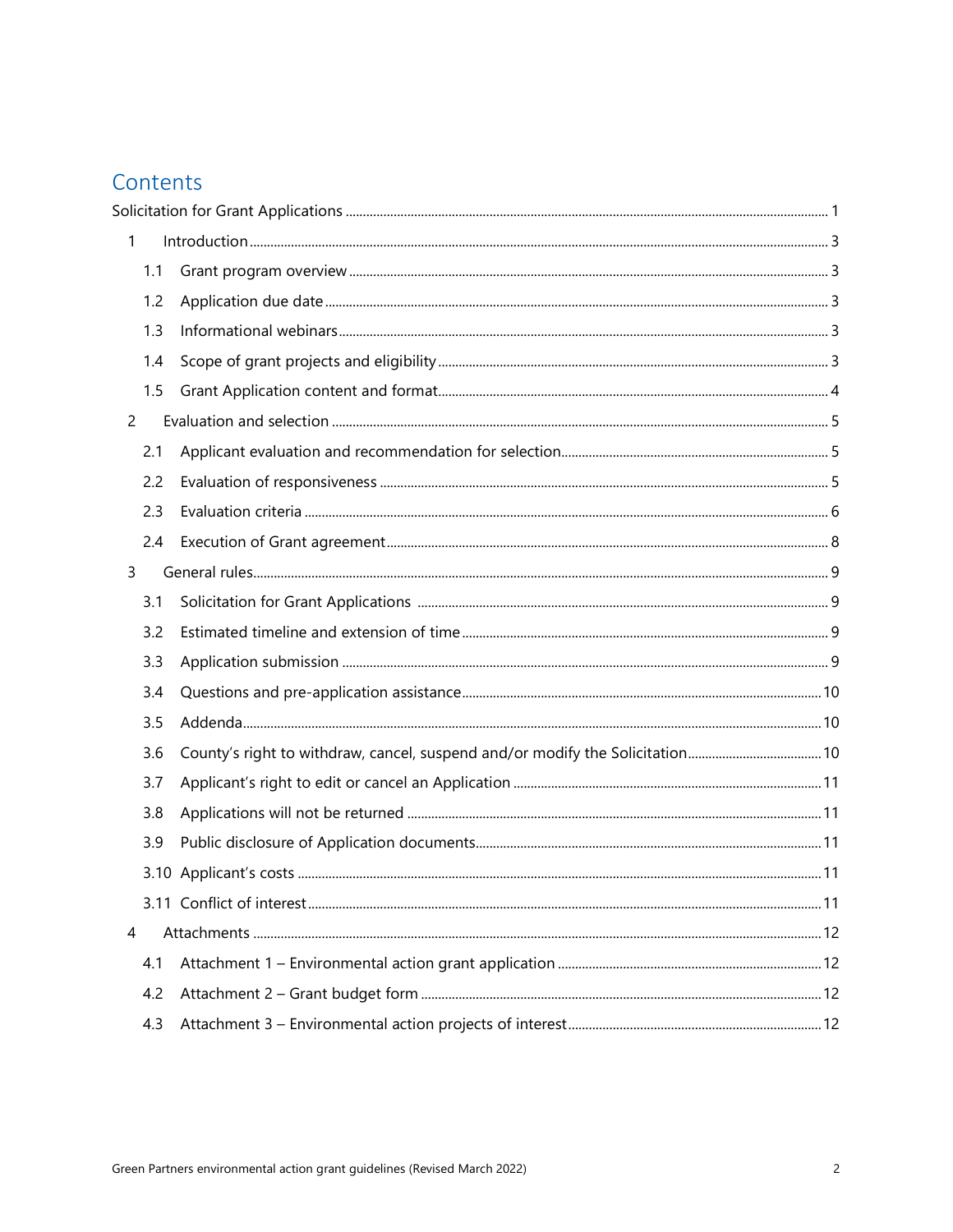## <span id="page-2-0"></span>1 Introduction

### <span id="page-2-1"></span>**1.1 Grant program overview**

The County of Hennepin, State of Minnesota ("County") is soliciting applications for a Green Partners Environmental Action Grant (the "Grant"). As used herein, the entity/individual responsible for any awarded Grant may be referred to as the "Applicant" and the Applicant's response to this solicitation (the "Solicitation") may be referred to as the "Application".

Through the Green Partners environmental education grant program, Hennepin County supports organizations to actively educate, engage, and motivate residents to become environmental stewards and make positive behavior changes, such as taking action to prevent waste, recycle, reduce household hazardous waste, combat climate change, care for trees, protect pollinators, and improve our air and water quality.

## **Environmental action projects: motivate action with adults**

Environmental action projects must primarily engage adults. Applicants must be willing to identify and incorporate research-based behavior change strategies into project plans to motivate people to take one or two environmentally friendly actions. Support will be provided by county staff during the project period. Learn more about behavior change strategies at [Fostering Sustainable Behavior](https://cbsm.com/) and [The](http://www.pca.state.mn.us/index.php/view-document.html?gid=12949)  [Psychology of Sustainable Behavior.](http://www.pca.state.mn.us/index.php/view-document.html?gid=12949) 

Applicants are strongly encouraged to contact the county for feedback on project ideas before applying. For more information visit [hennepin.us/greenpartners](http://www.hennepin.us/greenpartners) or contact Patience Caso at 612-348-9352 or **patience.caso@hennepin.us**. **Assistance is available via phone with an appointment. Requests for appointments must be made by April 26, 2022** to allow for accommodating all requests.

<span id="page-2-2"></span>Contact the Supplier Portal Help Desk for assistance with viewing the application materials, registering, and uploading your Application at 612-543-5412 (Monday through Friday, 8 a.m. to 4:30 p.m.) or [supplierportal@hennepin.us.](mailto:supplierportal@hennepin.us)

## **1.2 Application due date**

Applications are **due by 3 p.m. on Thursday, April 28, 2022**. Submit your application through the Hennepin County [supplier portal.](https://supplier.hennepin.us/psp/fprd/SUPPLIER/ERP/h/?tab=HC_SUPPLIER_PUBLIC) For instructions, please go to the [Supplier Portal Information Page.](http://www.hennepin.us/business/work-with-henn-co/supplier-portal) Find grant program information at **hennepin.us/greenpartners**.

## <span id="page-2-3"></span>**1.3 Virtual information meetings**

Register to attend a virtual information meeting on [this form](https://forms.office.com/Pages/ResponsePage.aspx?id=n9_vioCHv0aPt0ySRlOovvRCljha6UNCuk6P8wNbGh9UNkEyMFBRME5IN0FRQzBLQ1RUMjFaUlRWUS4u) or at [hennepin.us/greenpartners,](http://www.hennepin.us/greenpartners) see Environmental Education Grants

- Wednesday, April 6, 2022, from 11 to 12 p.m.
- Tuesday, April 12, 2022, from 3 to 4 p.m.

## <span id="page-2-4"></span>**1.4 Scope of grant projects and eligibility**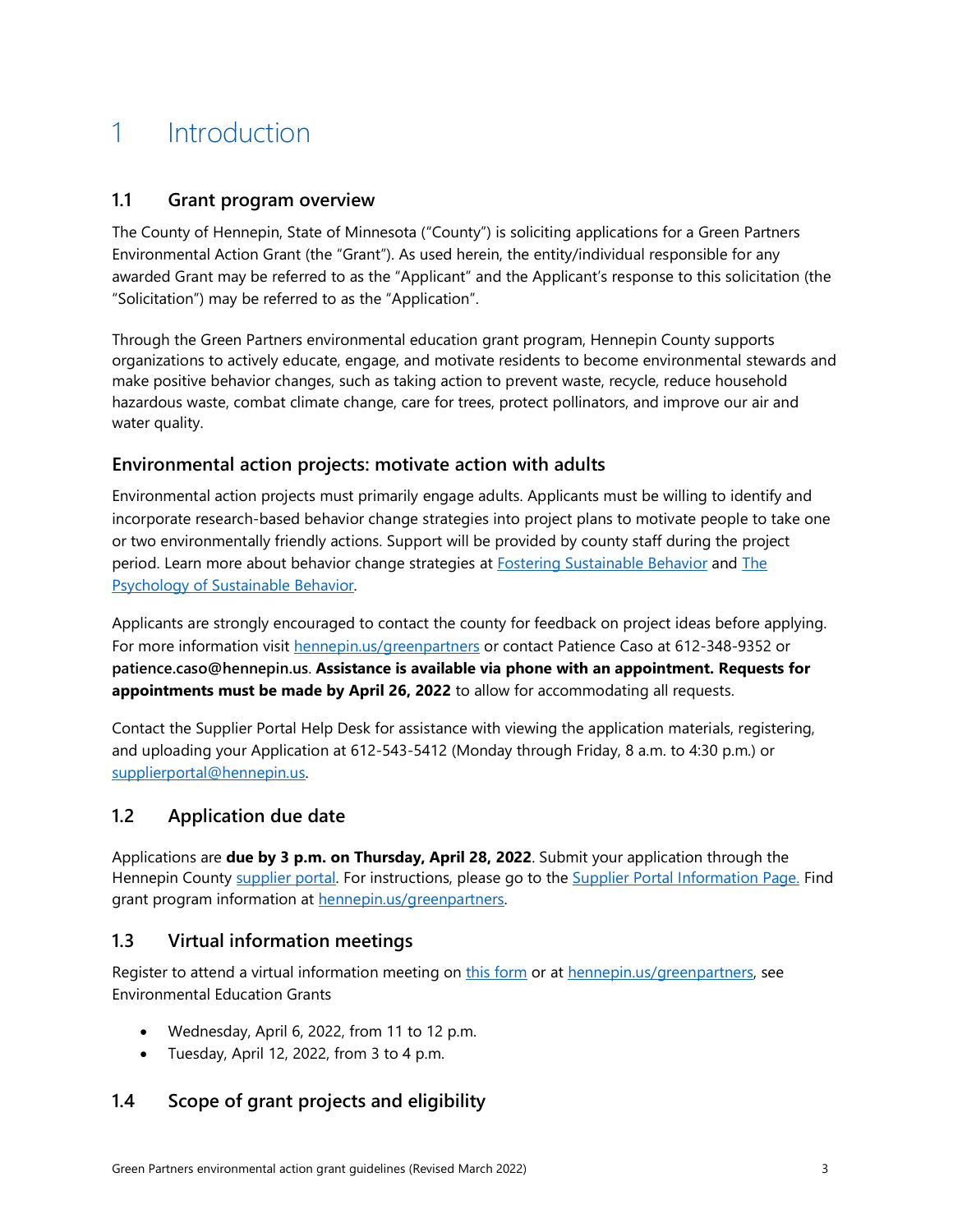To be eligible for the Grant, the applicant must be one of the following:

- o State registered nonprofits, such as community, youth, and faith groups
- $\circ$  Private and public school, including community education and early childhood family education programs
- o Park district

## **Which application should I use?**

The Green Partners grants program has two options to apply for funding **based on your primary audience and the focus of your project**.

| <b>Application</b>                                           | <b>Audience</b>   | <b>Project focus</b>                                                                          |
|--------------------------------------------------------------|-------------------|-----------------------------------------------------------------------------------------------|
| <b>Environmental action</b><br>grant application             | Adults $(18+)$    | Motivating individuals to make behavior<br>changes at home, at work, or on-the-go.            |
| <b>Youth environmental</b><br>education grant<br>application | Youth of all ages | Developing awareness of environmental<br>issues and interest in environmental<br>stewardship. |

- If you plan to engage mostly **adults**, complete the *environmental action grant application* and develop a project focused on motivating your audience to take one or two actions.
- If you plan to engage mostly **parents of youth**, complete the *environmental action grant application* and develop a project focused on motivating your audience to take one or two actions.
- If you plan to engage **high school, middle school, elementary, or preschool age youth in environmental education**, complete the *youth environmental education grant application* and develop a project focused on developing an environmental ethic and interest in environmental stewardship.

## **What grant amount am I eligible to receive?**

- If you **have never received** a Hennepin County Green Partners grant before, you can apply for up to \$10,000 for a one-year project.
- If you **have received** a Hennepin County Green Partners grant before, you can apply for up to \$20,000 for a one-year project. If you indicate the project is viable for two years, it will be considered for a two-year grant.

## <span id="page-3-0"></span>**1.5 Grant Application content and format**

When submitting an Application, Applicants must follow the specific format and content requirements below and in the application document. Failure to do so will likely prolong the evaluation process and/or may be grounds for rejection of the Application.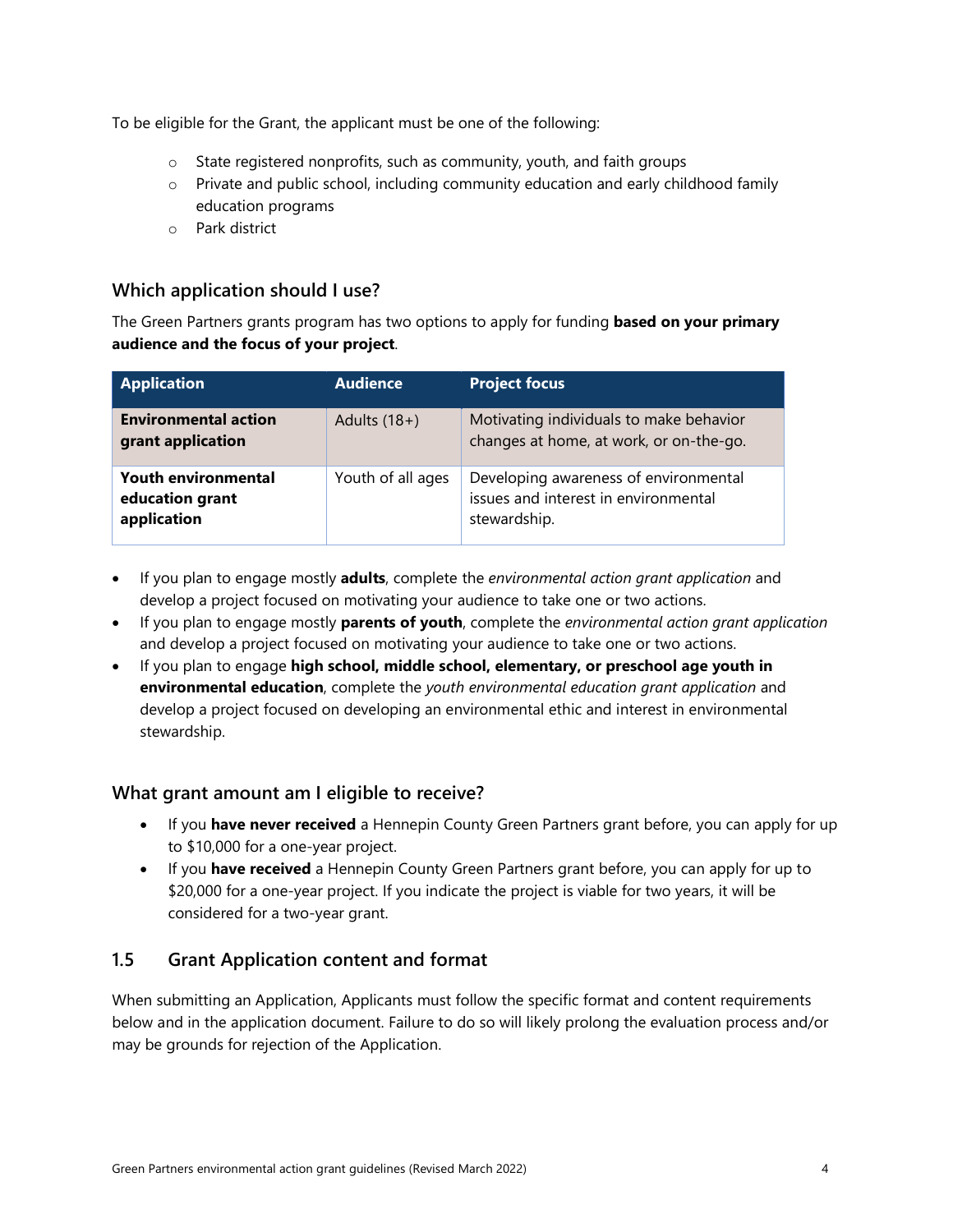Applicant shall describe, in detail, the proposed uses of the Grant funds for the project. Any other use of Grant funds is strictly prohibited. Applicant shall be solely responsible for securing all additional funds necessary for completion of the Project.

Applicant agrees to only use the Grant funds for the uses indicated above. Use of Grant funds for any other purpose is strictly prohibited. If Applicant uses Grant funds for any other purpose, Applicant shall, upon County's written demand, repay all Grant funds awarded.

## **Application format requirements**

- Submit the application in Word and your budget in Excel or similar.
- You must follow the Application format and answer all questions.
- Do not exceed 6 pages. Keep the font size readable. Do not include a cover sheet. You may delete the question text and instructions to fit the page limit.
- Supplemental materials are not required. Up to 4 pages of supplemental materials may be included as attachments. Materials may include letters of support, past project results, photos, newsletters, program brochures, etc. Please reference supplemental materials in the Application narrative.

## <span id="page-4-0"></span>2 Evaluation and selection

## <span id="page-4-1"></span>**2.1 Applicant evaluation and recommendation for selection**

County will consider the Application to determine whether it meets County's requirements and is otherwise eligible for a Grant award. Submission of an Application shall neither obligate nor entitle an Applicant to enter into a contract with the County or to receive a Grant.

## <span id="page-4-2"></span>**2.2 Evaluation of responsiveness**

The County will consider all the material submitted by the Applicant to determine whether the Applicant's offer is in compliance with the terms and conditions set forth in this Solicitation. Applications that do not comply with the provisions in this Solicitation may be considered nonresponsive and may be rejected. Notwithstanding the foregoing, County expressly reserves the right to reject any or all Applications with or without cause. Applications must focus on the topic areas below in order to be considered as responsive:

#### **Project topic focus areas**

Project focuses on one or more of the following topics:

Protecting natural resources

- Caring for trees
- Protecting water
- Protecting pollinators
- Exploring nature

Preventing waste and recycling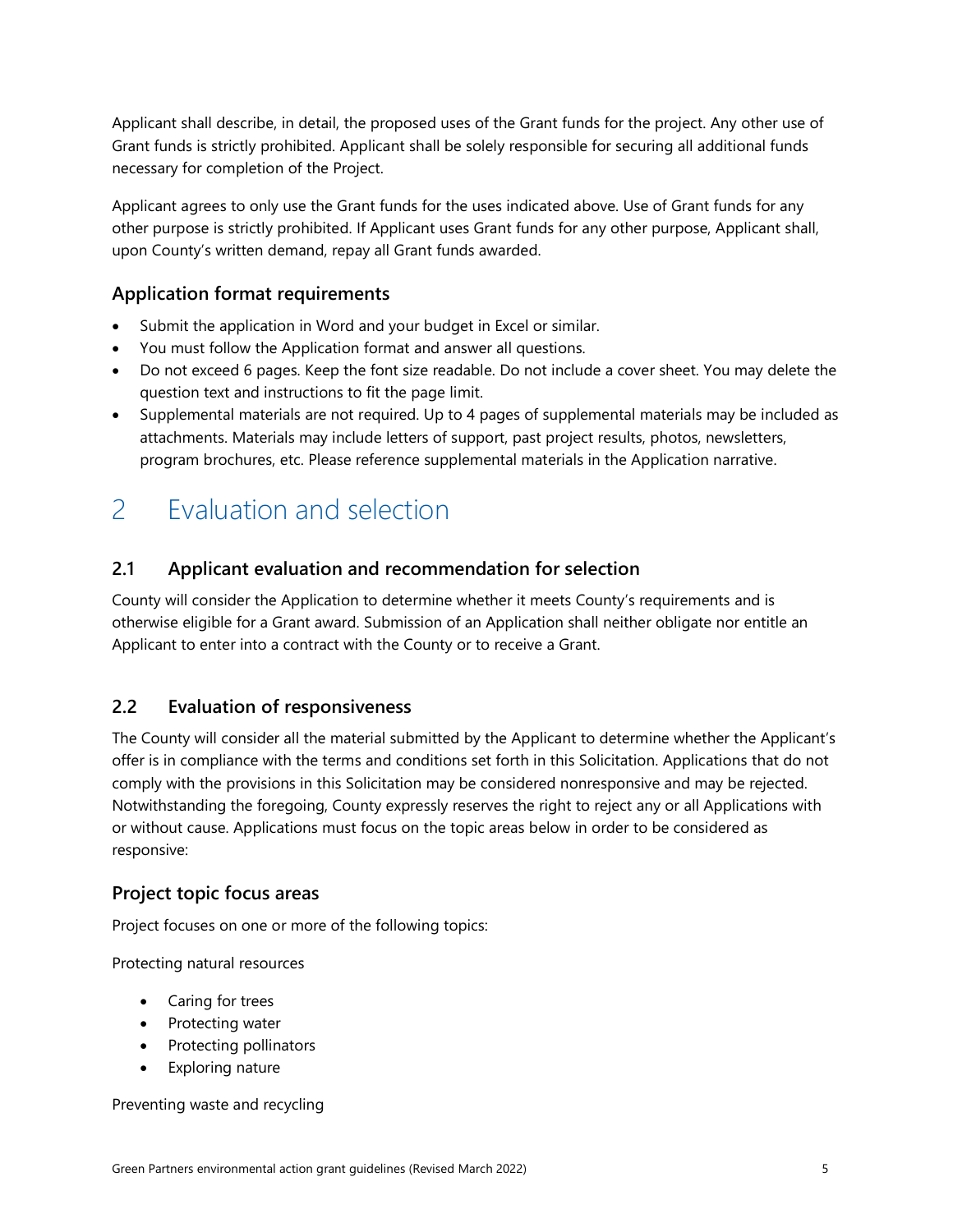- Recycling
- Preventing waste
- Organics recycling
- Backyard composting
- Reducing household hazardous waste

Taking action on climate change

- Conserving energy
- Improving air quality
- Using renewable energy
- Choosing sustainable transportation

## <span id="page-5-0"></span>**2.3 Evaluation criteria**

Applications will be scored during the review process and points are indicated in each section of the Application. A qualitative assessment is also used in the evaluation of Applications. Evaluation criteria includes the following:

#### **Section 1: Project goals and activities (25 points)**

- Project focuses on one or two specific environmental behaviors/actions. See the document named "Projects of Interest" for current topics of interest.
- Project incorporates appropriate [behavior change strategies](https://www.hennepin.us/-/media/hennepinus/business/work-with-hennepin-county/green-partners/GreenPartners_CBSM_checklist) to motivate action on the topic.
- Project activities and outreach methods address the topic in a way that is relevant to the audience and incorporates activities that align with participants current state of action and potential journey from awareness to action. [\(Journey map and planning worksheet\)](https://www.hennepin.us/-/media/hennepinus/business/work-with-hennepin-county/green-partners/journey-mapping-plan-worksheet)
- Project has the potential to reduce [racial disparities.](https://www.hennepin.us/your-government/overview/addressing-disparities-in-hennepin-county)
- Timeline of activities is realistic in regard to topic and organizational capacity.
- Collects evidence of action/behavior changes from participants and provides an easy way for participants to report their actions. [\(Behavior change outcomes report\)](https://www.hennepin.us/-/media/hennepinus/business/work-with-hennepin-county/green-partners/environmental-education-grants-outcome-reporting.pdf?la=en&hash=0336B610683F0F15C6CF9D7C70B1F39DDF508C61)
- Returning grantees have a track record of completing successful project activities and reports, and this project seems like a logical next step.
- Uses hands-on activities and/or existing resources when appropriate, such as Hennepin County environmental education activity guides, factsheets, and education kits, (find these at [hennepin.us/environmentaleducation\)](http://www.hennepin.us/environmentaleducation)
- Projects that qualify for two-year grants should be well-established programs with a track record of success in receiving and completing Green Partners grants and engaging residents on topics of interest to Hennepin County. Only applicants that have received a Green Partners grant in the past qualify for a two-year grant.

#### **Section 2: Participant information (25 points)**

- Engages primarily adults to take one or two environmental actions during the project.
- Engage at least 150 participants during the project period.
- Participants must live, work, go to school, or recreate in Hennepin County.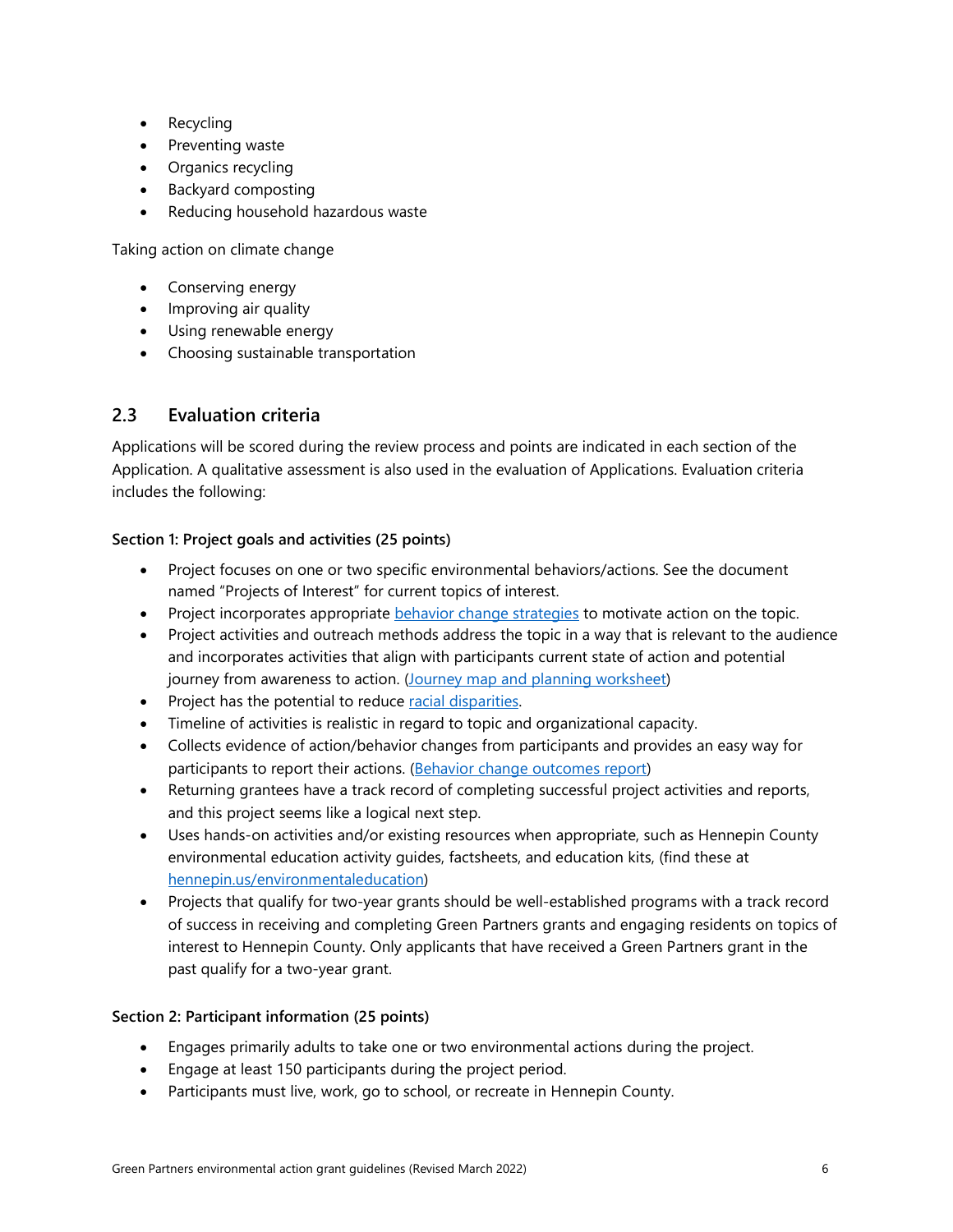- Applicant has a relationship with and/or experience working with this audience.
- Applicant understands the relationship between environmental impacts and their audience.
- Applicants have some understanding of their audiences' motivations, barriers, and readiness for action and the ability to host a conversation with a subset of the audience about benefits and barriers to action. [\(Benefits and barriers discussion guide\)](https://www.hennepin.us/-/media/hennepinus/business/work-with-hennepin-county/green-partners/benefits-and-barriers-discussion-guide)
- Participants involved in the project are interested and likely to try and/or adopt the new behavior after participating in this project.
- Project engages participants who face [racial disparities](https://www.hennepin.us/your-government/overview/addressing-disparities-in-hennepin-county) and/or have a special interest in the issue.

#### **Section 3: Organization and project management information (25 points)**

- Project leaders have experience and capacity to implement the project.
- Project partners are suitable and important to the project. Letters of support have been submitted, if applicable.
- Applicant conducts background checks on staff and volunteers working with youth, if applicable.
- Applicant would benefit from a grant or partnership with Hennepin County.

#### **Section 4: Budget (25 points)**

- Budget includes applicable educational supplies and/or staff time.
- Budget matches project activities and it is clear how the items will be used for the project.
- Staff time listed includes estimated hours, hourly rates, or relevant pay details.
- Details about items to be purchased and cost per item are provided (estimates are acceptable).
- Submit a one-year budget. If your project is viable for two years, briefly describe what a secondyear budget would look like.

#### Eligible expenses:

Funds may be used for materials, supplies, printing, communications, staff time, and outreach.

- Staff time: Only include staff time that would be covered by this grant. We recommend planning for a minimum of 10 staff hours for grant related meetings and reporting. Stipends for interns and apprentices are allowed.
- Project supplies: We encourage groups to purchase supplies that will enable participants to engage in hands-on learning and take action. Education materials and supplies are allowed.
- Transportation: Bikes, bike and scooter share programs, transit, mileage, buses
- Communications: Printing, mailing, promotions, materials
- Green events: Grantees must take steps to make events low waste. Use Hennepin County's [green events checklist,](http://www.hennepin.us/-/media/hennepinus/business/work-with-hennepin-county/environmental-education-activities/introduction-green-event-checklist.pdf?la=en) [recycling at events resources,](http://www.hennepin.us/eventrecycling) and [lead by example resources.](http://www.hennepin.us/-/media/hennepinus/business/work-with-hennepin-county/environmental-education-activities/general-greening-operations.pdf?la=en)
- Food and beverage: Grantees must follow the county's healthy eating guidelines and minimize waste when purchasing food and beverage items. See Hennepin County's event [recycling and waste reduction guide](http://www.hennepin.us/eventrecycling) and [guidelines for offering healthy foods at meetings.](http://sph.umn.edu/site/docs/degrees-programs/nutrition/SPH%20Guidelines%20for%20Offering%20Healthy%20Foods.pdf)

#### Ineligible expenses:

• Funds may not be used for computers or other durable equipment valued over \$500.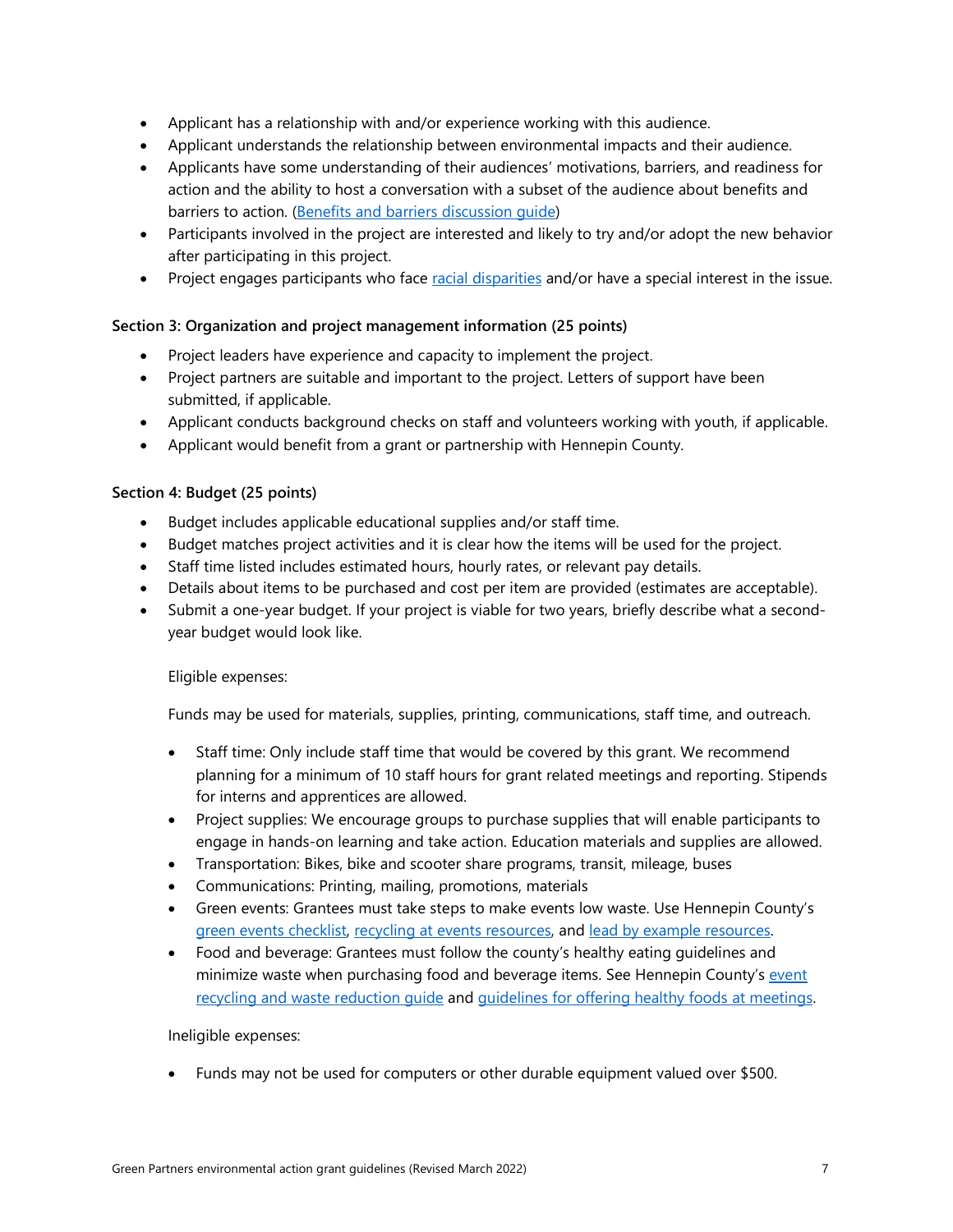- General operating expenses such as attorney fees, rent, insurance, phone, electricity, and internet are not eligible.
- Disposable, one-time use items such as Styrofoam™, bottled water and other disposable, single-use food service items, and disposable event decorations are not eligible.
- Recycling and organics bins and funding for additional recycling and organics infrastructure are available through the **business recycling and [school recycling](https://www.hennepin.us/business/recycling-hazardous-waste/school-recycling)** grant programs.
- Rain garden and native plantings may be eligible for a [natural resources grant](https://www.hennepin.us/business/conservation/funding-assistance-natural-resources-projects) or funding through your local watershed.
- Field trips and overnight trips outside of Hennepin County are not eligible, unless the site is listed our [pre-approved list \(PDF\).](https://www.hennepin.us/-/media/hennepinus/business/work-with-hennepin-county/environmental-education/pre-approved-field-trip-locations.pdf)
- Projects to engage businesses or schools in changing their green practices are not a good fit for this grant program as this program focuses on changing behaviors of individuals. Examples of ineligible projects include projects to get businesses to recycle, recycle better, or provide low-waste alternatives and projects to get a school's administration and janitorial staff to implement better recycling.

Past Green Partners grantees will be evaluated against other past grantees and Applicants that are new the program will be evaluated against other Applicants that are new to the program.

All projects must follow COVID-19 guidance on social distancing, mask wearing, and gatherings: [health.state.mn.us/diseases/coronavirus](https://www.health.state.mn.us/diseases/coronavirus/)

The County reserves the right to determine whether any aspect of the Application satisfactorily meets the criteria, the right to seek clarification or additional information from any Applicant(s), and the right to waive any irregularities or informalities that the County deems is in its best interest.

## <span id="page-7-0"></span>**2.4 Execution of Grant agreement**

County may condition the Grant award upon Applicant's execution of a Grant agreement provided by County. As applicable, the Grant agreement shall define the legal relationship between County and Applicant.

The Grant agreement will address the conditions of the award, including implementation of the project and required reports. The Grant agreement is a legal, binding document. Project recipients are expected to keep accurate financial records of the project including proof and documentation of all expenses.

**Insurance requirements**: Hennepin County requires insurance coverage for most Green Partners grantees in the following amounts: general liability insurance coverage of \$1 million in general aggregate, \$1 million in products – completed operations aggregate, \$1 million in personal and advertising injury, \$1 million in combined bodily injury and property damage – each occurrence, professional liability insurance coverage of \$1 million, employer's liability insurance coverage of at least \$500,000 for disease – policy limit, \$100,000 for disease – each employee, and \$100,000 for accident – each accident. Workers' compensation coverage is required by state law unless a certification of exclusion from workers' compensation requirements can be provided. Auto liability of \$1 million is required for projects that involve transporting project staff or participants. If applicants do not have the insurance coverage listed above, contact the program manager to discuss waiver options.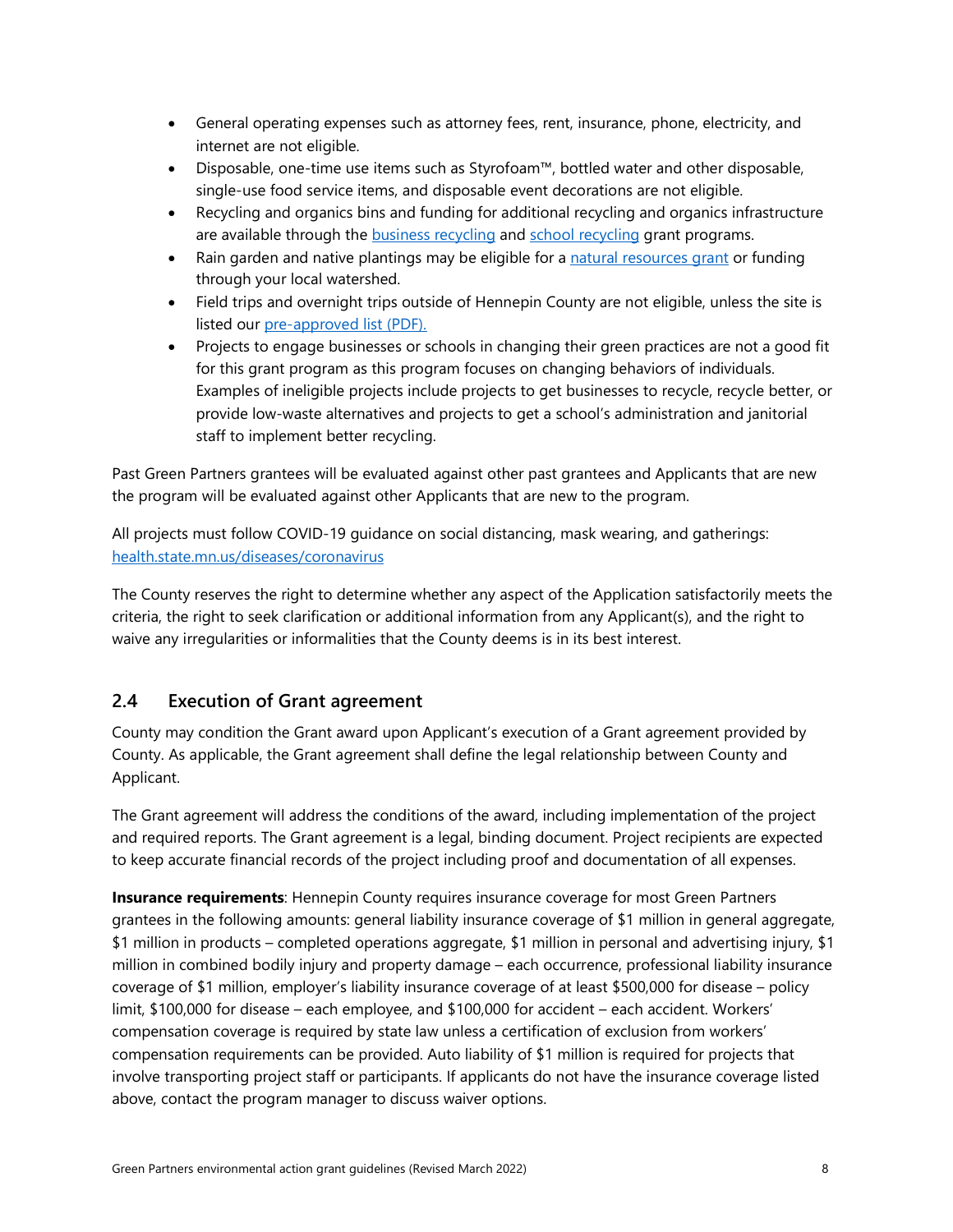**One-year projects:** Once a contract is executed, 60% of the award amount will be provided to the applicant. The remaining 40% will be provided after approval of the final report.

**Two-year projects:** Once a contract is executed, 50% of the award amount will be provided to the applicant. A second payment of 20% of the grant will be released once the project is approved to continue for the second year. The remaining 30% will be provided after approval of the final report, which requires documentation of expenditures, project activities, and behavior change outcomes.

## <span id="page-8-0"></span>3 General rules

## <span id="page-8-1"></span>**3.1 Solicitation for Grant Applications**

This Solicitation for Grant Applications is an invitation for Applicants to submit a Grant Application to the County. It is a means by which the County may facilitate the acquisition of information related to awarding the Grant and is **NOT A COMMITMENT OR OBLIGATION TO AWARD ANY AMOUNT.** 

Nothing in this Solicitation shall obligate County to (i) award any amount; (ii) award any subsequent grants; or (iii) pay or otherwise make any additional distributions.

## <span id="page-8-2"></span>**3.2 Estimated timeline and extension of time**

- Request for appointments deadline: Tuesday, April 26, 2022 by 5 p.m.
- **Application due: Thursday, April 28, 2022, by 3 p.m.**
- Application review: May 2022
- Hennepin County Board approval: August 2022
- Projects begin & orientation meeting: September 2022
- Audience research/discussion report due: December 2022
- End of project: August 31, 2023

These dates are subject to revision or cancellation by the County in its sole and absolute discretion.

## <span id="page-8-3"></span>**3.3 Application submission**

Applications will be received in the [Hennepin County Supplier Portal.](https://supplier.hennepin.us/psp/fprd/SUPPLIER/ERP/h/?tab=HC_SUPPLIER_PUBLIC) In order to submit an Application, you must first register with the Supplier Portal. For more information on how to register, please go to the [Supplier Portal Information Page.](http://www.hennepin.us/business/work-with-henn-co/supplier-portal) Applicants are strongly encouraged to make their submissions well in advance of the Application due date as the process may take some time to complete.

Failure to submit an Application on time may be grounds for rejection of the Application; however, the County reserves the right, in its sole and absolute discretion, to accept Applications after the Application due date.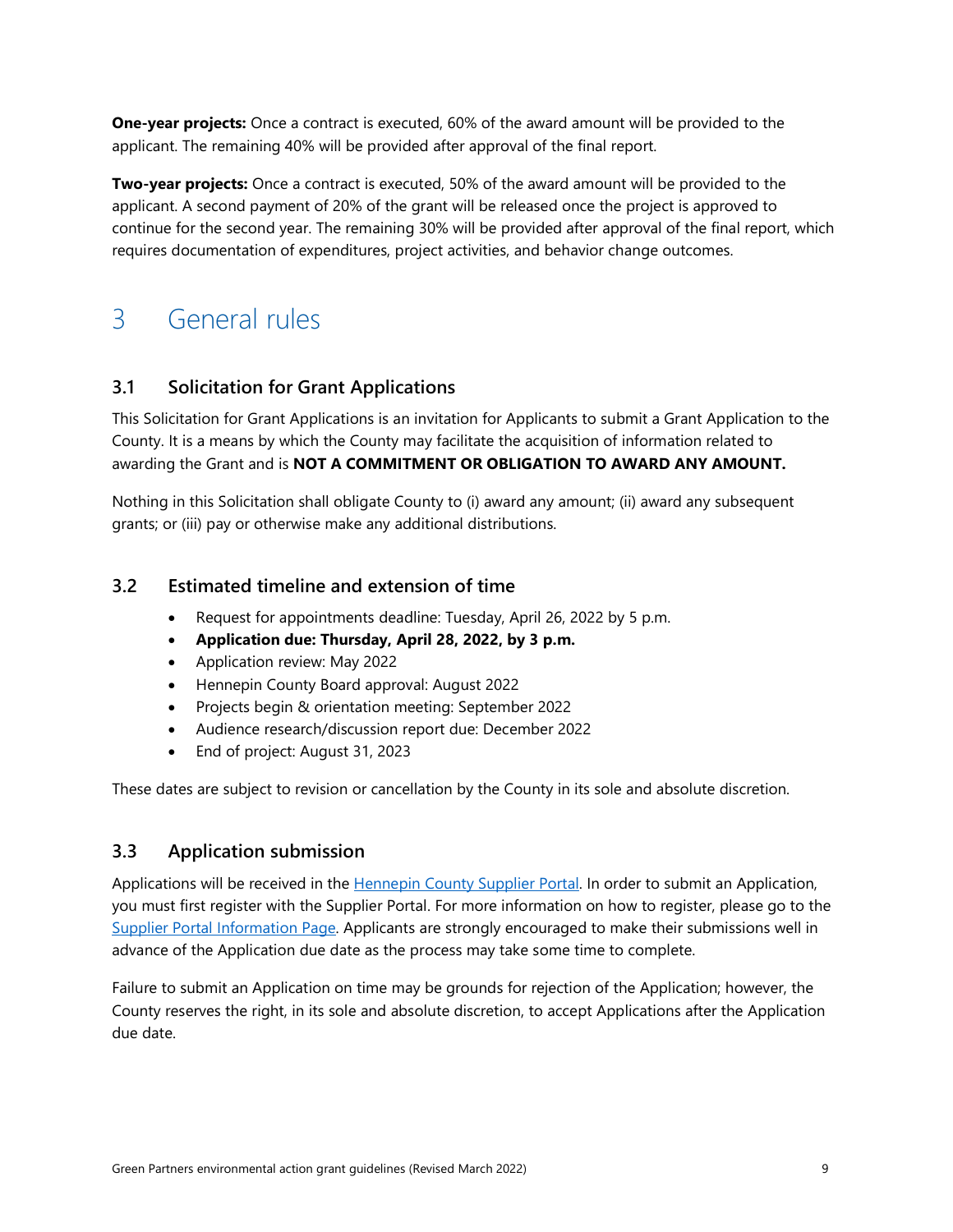Applications are due by **3 p.m. on Thursday, April 28, 2022**. Late submittals will not be accepted.

Find additional grant program information at [hennepin.us/greenpartners.](http://www.hennepin.us/greenpartners)

## **Application submission checklist**

Steps to submit an Application:

- $\Box$  Review the Green Partners grant guidelines.
- Determine if you should submit a *youth environmental education grant application* or an *environmental action grant application.* (See page 4 of this document.)
- $\Box$  Register an individual account with [Hennepin County's online services,](https://supplier.hennepin.us/psp/fprd/SUPPLIER/ERP/h/?tab=HC_SUPPLIER_PUBLIC) if you are not already registered.
- $\Box$  Go to the [Supplier Portal,](https://supplier.hennepin.us/psp/fprd/SUPPLIER/ERP/h/?tab=HC_SUPPLIER_PUBLIC) log-in with your organization's information. Learn more and get [instructions.](https://www.hennepin.us/business/work-with-henn-co/supplier-portal)
- $\Box$  Fill out and submit your project Application and budget through the [Supplier Portal.](https://supplier.hennepin.us/psp/fprd/SUPPLIER/ERP/h/?tab=HC_SUPPLIER_PUBLIC) Use the application format provided.
- $\Box$  Submit links to or copies of curriculum that will be used (if applicable).
- $\Box$  Submit letters of support from significant project partners listed in your Application (if applicable).

## <span id="page-9-0"></span>**3.4 Questions and pre-application assistance**

Applicants are encouraged to contact the county for feedback on project ideas before applying. For more information visit [hennepin.us/greenpartners](https://www.hennepin.us/greenpartners) or contact Patience Caso at [patience.caso@hennepin.us](mailto:patience.caso@hennepin.us) or 612-596-6856. Request for appointments deadline: Tuesday, April 26, 2022 by 5 p.m.

If you need help registering or applying in the Hennepin County Supplier Portal, contact the help desk Monday through Friday between 8 a.m. to 4:30 p.m. at 612-543-5412 or [supplierportal@hennepin.us.](mailto:supplierportal@hennepin.us)

## <span id="page-9-1"></span>**3.5 Addenda**

The County reserves the right to modify this Solicitation at any time prior to the Application due date. An addendum will be posted in the Supplier Portal if the Solicitation is modified. Addenda may be viewed by clicking on the 'View Event Package' on the Event Details page. It is the responsibility of each prospective Applicant to assure receipt of all addenda.

The County will modify the Solicitation only by formal written addenda. Applications should be based on this Solicitation document and any formal written addenda. Applicants should not rely on oral statements, or site visits.

## <span id="page-9-2"></span>**3.6 County's right to withdraw, cancel, suspend and/or modify the Solicitation**

The County reserves the right to withdraw, cancel, suspend, and/or modify this Solicitation for any reason and at any time with no liability to any prospective Applicant for any costs or expenses incurred in connection with the Solicitation or otherwise.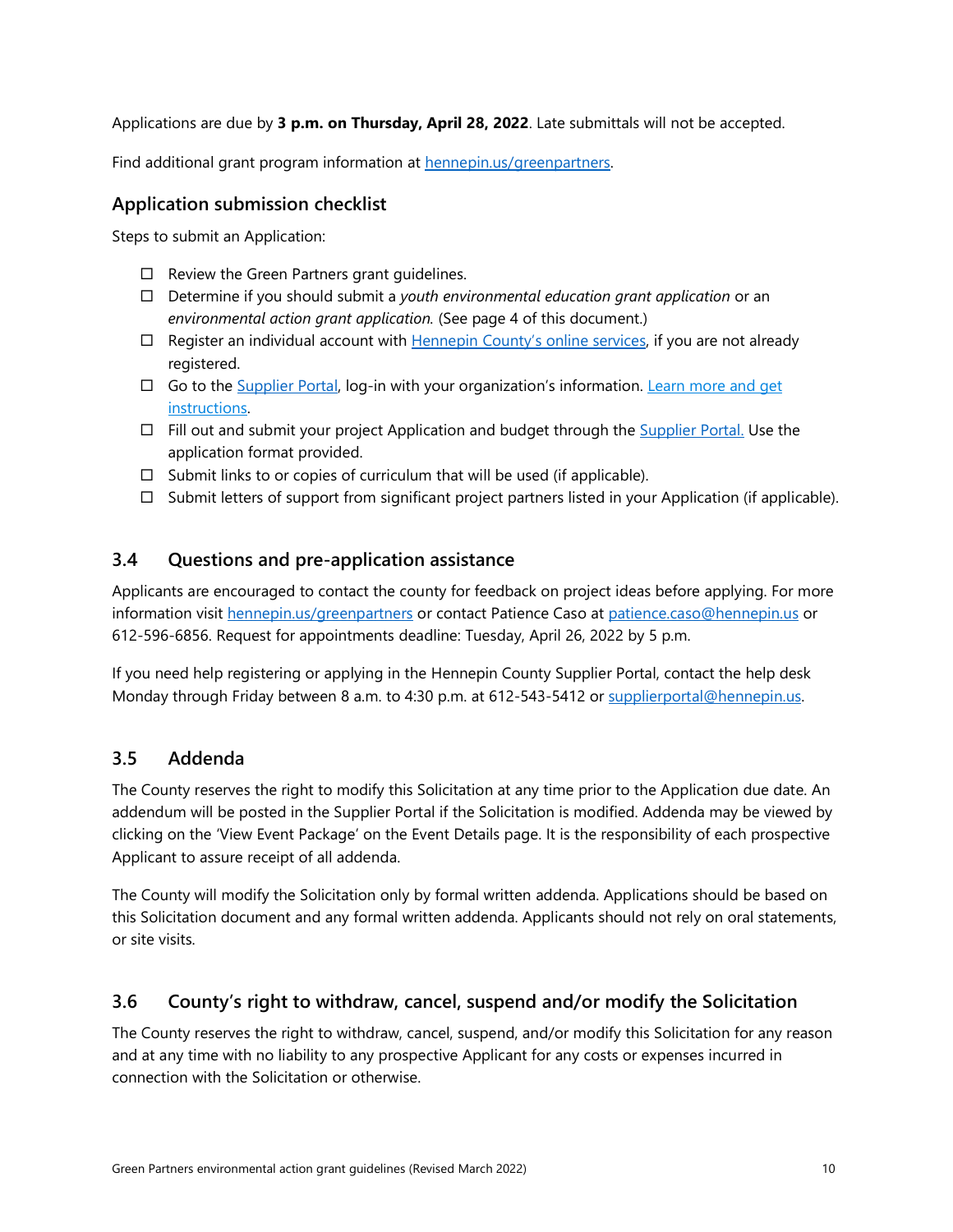## <span id="page-10-0"></span>**3.7 Applicant's right to edit or cancel an Application**

An Application may be edited or cancelled in the Supplier Portal prior to the Application due date. For instructions, view the Edit or Cancel a Response section of the [How to Respond to an](https://www.hennepin.us/-/media/hennepinus/business/work-with-hennepin-county/docs-m-z/how-to-respond-to-an-event-v4.pdf) Event Guide.

## <span id="page-10-1"></span>**3.8 Applications will not be returned**

Upon submission, Applications will not be returned.

## <span id="page-10-2"></span>**3.9 Public disclosure of Application documents**

This Solicitation and any data or information submitted to County in response are subject to applicable law, including but not limited to the provisions of the Minnesota Government Data Practices Act Minnesota Statutes, chapter 13 ("MGDPA").

If the Applicant believes private/non-public data is included in its Application, Applicant shall clearly identify the data and provide the specific rationale in support of the asserted classification. Applicant must type in bold red letters the term "CONFIDENTIAL" on that specific part or page of the Application which Applicant believes to be confidential. Classification of data as trade secret data will be determined pursuant to applicable law, and, accordingly, merely labeling data as "trade secret", "confidential" or the like does not necessarily make the data protected under any applicable law.

The Applicant agrees, as a condition of submitting its Application, that the County will not be liable or accountable for any loss or damage which may result from a breach of confidentiality related to the Application.

## <span id="page-10-3"></span>**3.10 Applicant's costs**

The County shall not be responsible for any costs incurred by Applicant in relation to this Solicitation. Applicant shall bear all costs of Application preparation, submission, and attendance at interviews, or any other activity associated with this Solicitation or otherwise.

## <span id="page-10-4"></span>**3.11 Conflict of interest**

The Applicant affirms that to the best of its knowledge the submission of its Application, or any resulting Grant award, does not present an actual or perceived conflict of interest. Strictly for illustration purposes, a personal relationship with a County employee directly or indirectly involved in the Grant process may be a conflict of interest.

The Applicant agrees that should any actual or perceived conflict of interest become known, it will immediately notify the County and will advise whether it will or will not avoid, mitigate, or neutralize the conflict of interest.

The County may make reasonable efforts to avoid, mitigate, or neutralize a conflict of interest by an Applicant. To avoid a conflict of interest by an Applicant, the County may utilize methods including disqualifying an Applicant from eligibility for the Grant or cancelling the Grant if the conflict is discovered